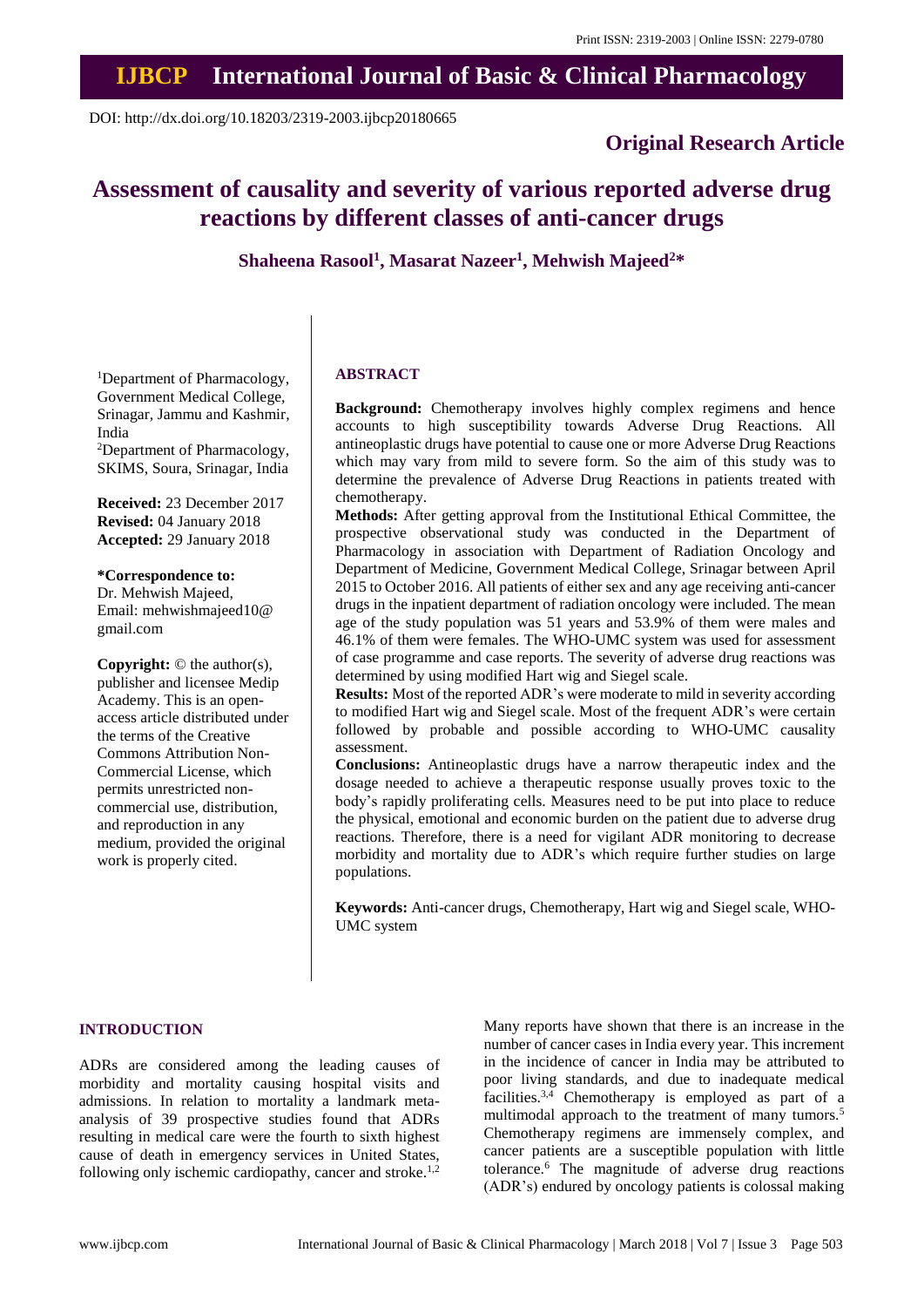them almost synonymous with the treatment.<sup>7</sup> An adverse drug reaction (ADR) is a response to a drug that is noxious and unintended and occurs at doses normally used in humans for the prophylaxis, diagnosis and treatment of disease or for modification of physiological function.<sup>8</sup> Adverse drug reactions are considered among the leading causes of morbidity and mortality causing hospital visits and admissions. Chemotherapeutic drugs have a narrow therapeutic index and the dosage needed to achieve a therapeutic response usually proves toxic to the body's rapidly proliferating cells. The normal tissues adversely affected by these drugs are those which are rapidly dividing: the bone marrow, gastrointestinal tract and hair follicles.

# **METHODS**

After getting approval from the Institutional Ethical Committee, the prospective observational study was conducted in the Department of Pharmacology in association with Department of Radiation Oncology and Department of Medicine, Government Medical College, Srinagar and associated SMHS Hospital, between April 2015 to October 2016.

### *Inclusion criteria*

All the patients of either sex and any age receiving anticancer drugs in the inpatient department of radiation oncology were included.

#### *Exclusion criteria*

Patients who did not give consent to participate in the study.

#### *WHO-UMC Scale*

The WHO-UMC system has been developed in consultation with National Centers participating in the programme for international Drug Monitoring and is meant as a practical tool for assessment of case programme for international Drug Monitoring, also for assessment of case reports. It is basically a combined assessment taking into account the clinico-pharmacological aspects of the case history and the quality of the documentation of the observation. This method gives guidance to the general arguments which should be used to select one category over another.

#### *Severity of adverse drug reactions*

The severity of adverse drug reactions was determined by using modified Hart wig and Siegel scale as given below:<sup>9</sup>

## *Mild*

Adverse drug reactions which are self limiting and able to resolve over time without treatment and did not contribute to prolongation of length of stay

| <b>Term</b>                     | <b>Description</b>                                                                                                                                                                                                                                                                                                                                                                                                     |
|---------------------------------|------------------------------------------------------------------------------------------------------------------------------------------------------------------------------------------------------------------------------------------------------------------------------------------------------------------------------------------------------------------------------------------------------------------------|
| Certain                         | Event or laboratory test abnormality, with plausible time relationship to drug intake<br>Cannot be explained by disease or other drugs.<br>Response to withdrawal plausible (pharmacolo-gically, pathologically)<br>Event definitive pharmacologically or phenomeno-logical (i.e. an objective and specific<br>medical disorder or a recognized pharmacological phenomenon).<br>Rechallenge satisfactory, if necessary |
| Probable/likely                 | Event or laboratory test abnormality, with reasonable time relationship to drug intake.<br>Unlikely to be attributed to disease or other drugs.<br>Response to withdrawal clinically reasonable.<br>Rechallenge not required                                                                                                                                                                                           |
| Possible                        | Event or laboratory test abnormality, with reasonable time relationship to drug intake.<br>Could also be explained by disease or other drugs.<br>Information on drug withdrawal maybe lacking or unclear.                                                                                                                                                                                                              |
| Unlikely                        | Event or laboratory test abnormality, with a time to drug intake that makes a relationship<br>improbable (but not impossible)<br>Disease or other drugs provide plausible explanation.                                                                                                                                                                                                                                 |
| Conditional/<br>unclassified    | Event or laboratory test abnormality<br>More data for proper assessment needed, or<br>Additional data under examination                                                                                                                                                                                                                                                                                                |
| Unassessible/<br>unclassifiable | Report suggesting an adverse reaction<br>Cannot be judged because information is in sufficient or contradictory<br>Data cannot be supplemented or verified.                                                                                                                                                                                                                                                            |

### **Table 1: Classification of ADRs as per WHO-UMC Scale.**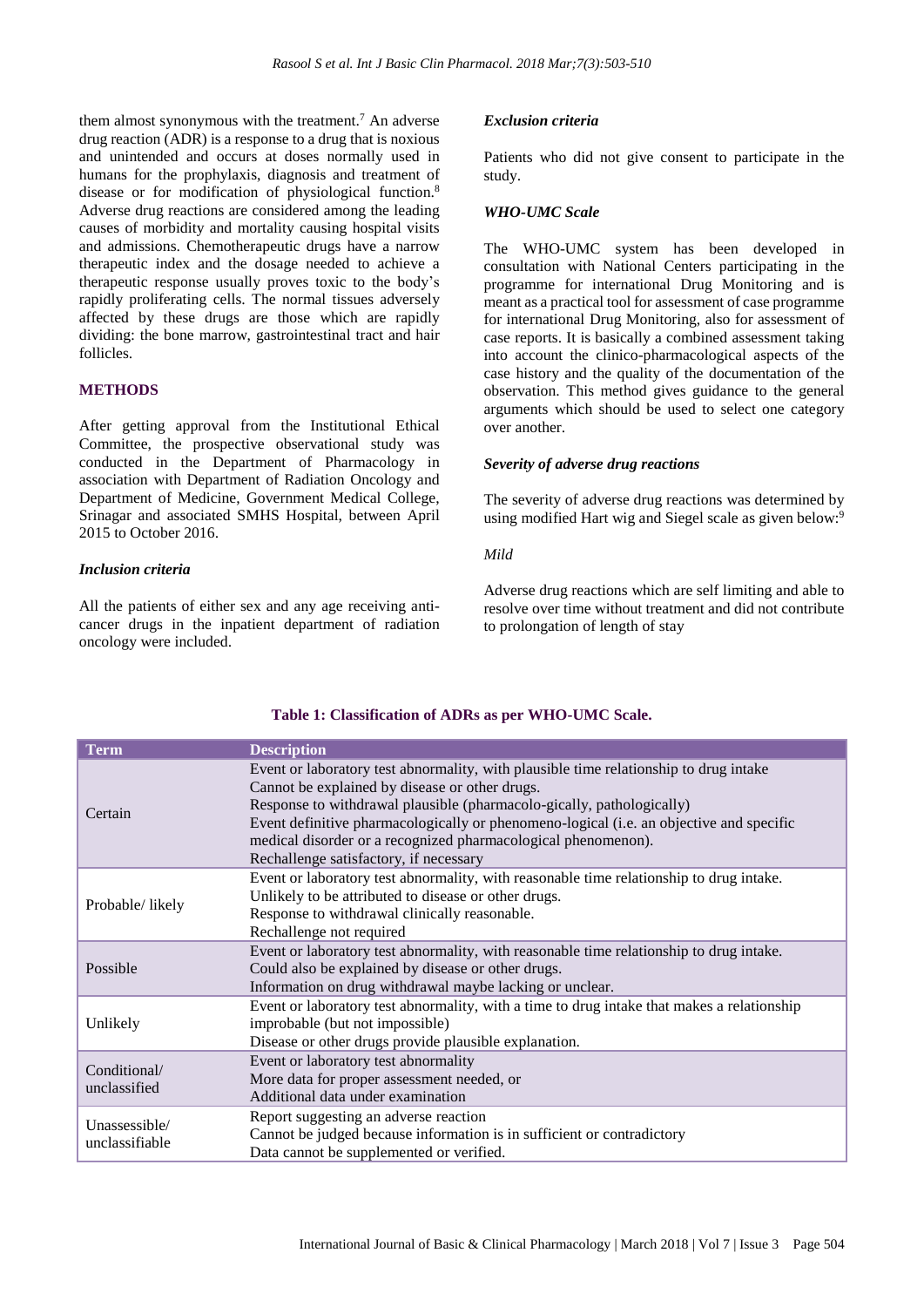#### *Moderate*

Adverse drug reactions are defined as those that required therapeutic intervention and hospitalization prolonged by 1 day but resolved in < 24 hrs or change in drug therapy or specific treatment to prevent a further outcome.

#### *Severe*

Adverse drug reactions are those that were life threatening, producing disability and those that prolonged hospital stay or led to hospitalization or required intensive medical care.

#### *Lethal*

Adverse drug reactions are those that directly or indirectly contributed to patient's death.

Patient outcomes were reported as:

- Fatal
- Fully recovered (Patient fully recovered during hospitalization)
- Recovering (patient recovering, but not fully recovered during hospitalization)
- Unknown (not documented after initial report in chart)

#### *Statistical methods*

Data was entered in Microsoft Excel spread sheet. Data was summarized in the form of tables and graphs. Categorical variables were summarized as frequency and percentage.

# **RESULTS**

Table 2 revels that most of the patients were in the age group of 50-60 years(30.1%) followed by age group of 40- 50 years (27%). There were 76 (53.9%) males and 65 (46.1%) females in this study population.

#### **Table 2: Distribution of the study population according to age and sex.**

| Age       |                  | <b>Sex</b>    |                |                |
|-----------|------------------|---------------|----------------|----------------|
| (years)   | <b>Frequency</b> | <b>Male</b>   | <b>Female</b>  | <b>Percent</b> |
| $\leq10$  |                  |               | ∩              | 0.7            |
| $11 - 20$ |                  | $\mathcal{O}$ |                | 0.7            |
| 21-30     | 3                |               | $\mathfrak{D}$ | 2.1            |
| $31 - 40$ | 23               | 8             | 15             | 16.3           |
| $41 - 50$ | 38               | 16            | 22             | 27.0           |
| $51 - 60$ | 43               | 28            | 15             | 30.1           |
| 61-70     | 27               | 17            | 10             | 19.1           |
| 71-80     | 5                | 5             | $\mathcal{O}$  | 3.5            |
| Total     | 141              | 76            | 65             | 100            |

Table 3 revels by occupation, most of the patients were belonging to two groups, i.e. Housewives (44.7%) and farmers (17.5%) and out of 141 enrolled patients, one patient was a toddler of 1 ½ year age.

# **Table 3: Distribution of study population according to occupation.**

| <b>Occupation</b>   | <b>Frequency</b> | <b>Percent</b> |
|---------------------|------------------|----------------|
| Housewife           | 63               | 44.7           |
| Farmer              | 25               | 17.5           |
| <b>Business man</b> | 19               | 13.5           |
| Ex-govt. employee   | 12               | 8.5            |
| Labourer            | 6                | 4.3            |
| Carpenter           | 4                | 2.8            |
| Pvt. Job            | 3                | 2.1            |
| Govt. Employee      | 3                | 2.1            |
| Student             | $\mathfrak{D}$   | 1.4            |
| Tailor              | 1                | 0.7            |
| Driver              | 1                | 0.7            |
| Blacksmith          |                  | 0.7            |
| Total               | 140              | 100            |

Table 4 indicates that Carcinoma colon 19.9% was the most common malignancy in the study population followed by carcinoma breast 16.3%, stomach 15.6%, lung 9.2%, ovary and rectum 6.4%.

# **Table 4: Distribution of study population according to cancer type.**

| <b>Diagnosis</b>         | Frequency      | <b>Percent</b> |
|--------------------------|----------------|----------------|
| CA Colon                 | 28             | 19.9           |
| <b>CA Breast</b>         | 23             | 16.3           |
| <b>CA</b> Stomach        | 22             | 15.6           |
| CA Lung                  | 13             | 9.2            |
| CA Ovary                 | 9              | 6.4            |
| <b>CA Rectum</b>         | 9              | 6.4            |
| GE junction Growth       | $\overline{7}$ | 5.0            |
| <b>CA Pancreas</b>       | 5              | 3.5            |
| <b>NHL</b>               | $\overline{4}$ | 2.8            |
| CA Gall bladder          | 3              | 2.1            |
| <b>CA Larynx</b>         | 3              | 2.1            |
| <b>CA Esophagus</b>      | 3              | 2.1            |
| <b>RCC</b>               | $\overline{2}$ | 1.4            |
| <b>CA Testis</b>         | $\overline{2}$ | 1.4            |
| Retinoblastoma           | $\mathbf{1}$   | 0.7            |
| <b>CUPS</b>              | 1              | 0.7            |
| CA Ethmoid sinus         | $\mathbf{1}$   | 0.7            |
| Rhabdomyosarcoma (hand)  | 1              | 0.7            |
| Periampullary CA         | 1              | 0.7            |
| CA Rectumandovary        | 1              | 0.7            |
| CA Thyroid               | 1              | 0.7            |
| <b>CA Urinary Blader</b> | 1              | 0.7            |
| Total                    | 141            | 100            |

NHL = Non-Hodgkin's lymphoma; RCC = Renal cell carcinoma; CUPS = Carcinoma of unknown primary site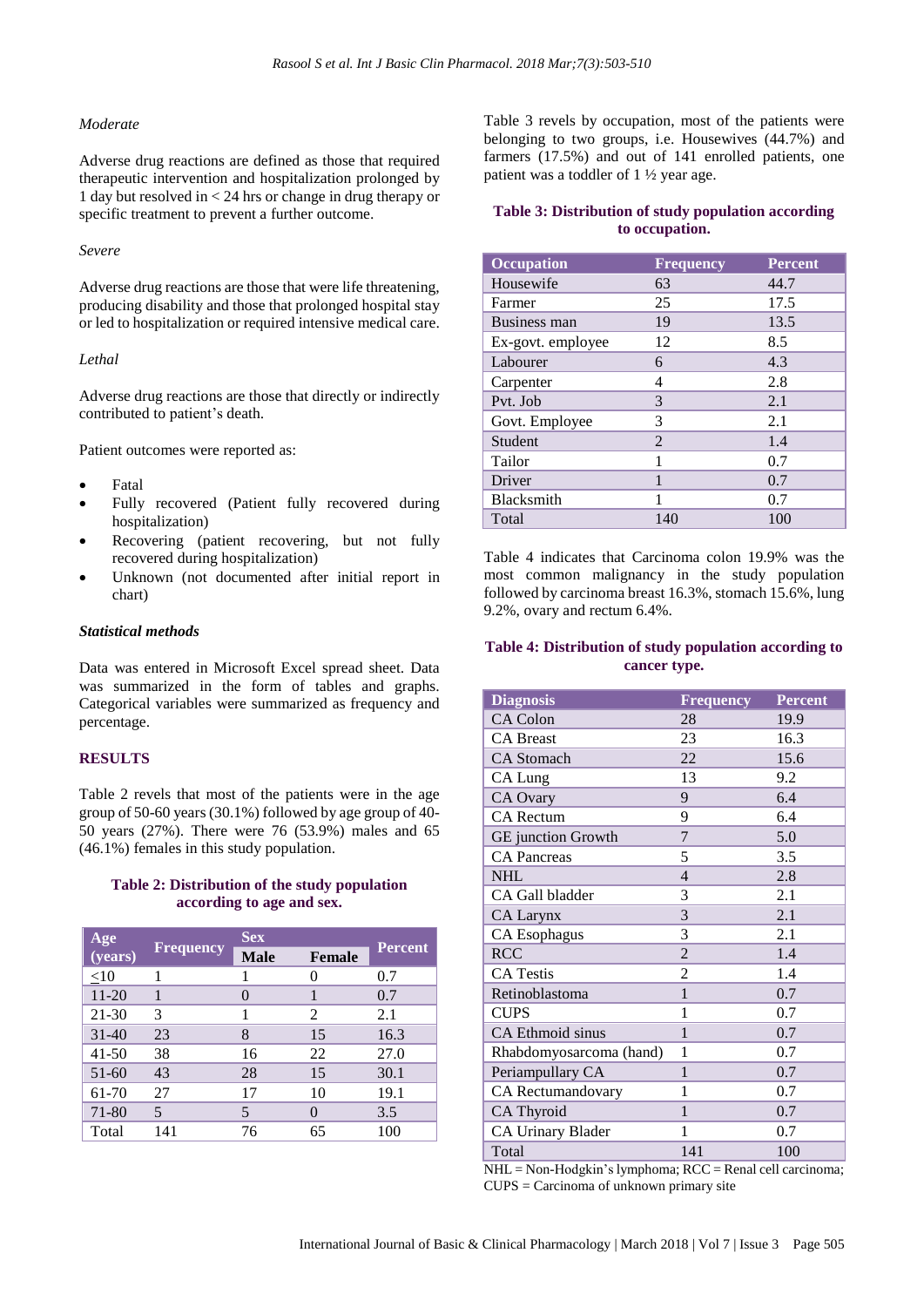# **Table 5: Anticancer drugs used in study population.**

| Name of the regimen/ drug       | <b>Frequency</b> | <b>Percent</b> |
|---------------------------------|------------------|----------------|
| Folfox (5-FU, Oxaliplatin)      | 27               | 19.14          |
| ECF (Epirubicin, cisplatin, 5-  |                  |                |
| $FU$ )                          | 24               | 17.02          |
| Paclitaxel+Carboplatin          | 11               | 7.80           |
| Folfiri (5-FU, Irinotican)      | 7                | 4.96           |
| Paclitaxel+cisplatin            | $\overline{5}$   | 3.5            |
| Gemcitabine+cisplatin           | 5                | 3.5            |
| Cisplatin+5-FU                  | $\overline{5}$   | 3.5            |
| Cisplatin+Etoposide             | 5                | 2.8            |
| RCHOP (Rituximab,               |                  |                |
| cyclophosphamide, doxorubicin,  | $\overline{4}$   | 2.8            |
| oncovin, prednisolone)          |                  |                |
| Docetaxel+capecitabine          | 4                | 2.8            |
| Paclitaxel+Gemcitabine          | $\overline{4}$   | 2.8            |
| Oxaliplatin+capecitabine        | 4                | 2.8            |
| Docetaxel+Irinotican            | 3                | 2.1            |
| Adriamicim+Cyclophosphamide     | 3                | 2.1            |
| Gemcitabine+Oxaliplatin         | 3                | 2.1            |
| Docetaxil+Carboplatin           | $\overline{c}$   | 1.4            |
| Sunitinib                       | $\overline{c}$   | 1.4            |
| Paclitaxel                      | $\overline{c}$   | 1.4            |
| Docetaxel+cisplatin             | $\mathbf{1}$     | 0.7            |
| Gemcitabine+Capecitabine        | 1                | 0.7            |
| Adriamycin+Ifosphamide          | $\mathbf{1}$     | 0.7            |
| Formorubicin+Cyclophosphami     |                  |                |
| de                              | $\mathbf{1}$     | 0.7            |
| Oxaliplatin+Bevacuzumab+cape    |                  |                |
| citabine                        | $\mathbf{1}$     | 0.7            |
| CAF (cisplatin, Apristar, 5-FU) | 1                | 0.7            |
| Paclitaxel+cisplatin+Ifosphamid | $\mathbf{1}$     | 0.7            |
| e                               |                  |                |
| BEP (Bleomycin, Etoposide,      | 1                | 0.7            |
| cisplatine)                     |                  |                |
| Pemetrexed+Carboplatin          | $\mathbf{1}$     | 0.7            |
| Pemetrexed+cisplatin            | 1                | 0.7            |
| Docetaxel+Doxorubicin+Cyclop    | $\mathbf{1}$     | 0.7            |
| hosphamide                      |                  |                |
| EC (Epirubicin,                 | 1                | 0.7            |
| Cyclophosphamide)               |                  |                |
| Docetaxel+Cyclophosphamide      | $\mathbf{1}$     | 0.7            |
| Bevacuzumab+Capecitabine        | 1                | 0.7            |
| Cisplatin+Capecitabine          | $\mathbf{1}$     | 0.7            |
| Trastuzumab                     | 1                | 0.7            |
| Adriamycin+Paclitaxel+Trastuz   | $\mathbf{1}$     | 0.7            |
| umab                            |                  |                |
| DCF (doxorubicin, cisplatin, 5- | $\mathbf{1}$     | 0.7            |
| $FU$ )                          |                  |                |
| Vincristine+Carboplatin+Etopos  | $\mathbf{1}$     | 0.7            |
| ide                             |                  |                |
| Irinotican                      | $\mathbf{1}$     | 0.7            |
| Gemcitabine                     | $\mathbf{1}$     | 0.7            |
| Total                           | 141              | 100            |

Table 5 reveals that common regimens used in the study population were those of Folfox (19.14%), ECF (17.02%), Paclitaxel + Carboplatin (7.80%) and Folfiri (4.96%).

Table 6 shows that all enrolled (141) patients in the study population developed adverse drug reactions.

# **Table 6: Distribution of study population according to adverse drug reaction.**

| <b>ADR</b> | <b>Frequency</b> | <b>Percent</b> |
|------------|------------------|----------------|
| Present    | 141              | 100            |
| Total      | 141              | 100            |

Table 7 shows that gastrointestinal tract was the most common organ system involved by adverse drug reactions.

# **Table 7: Frequency of ADRs according to organ system involved.**

| <b>System Involved</b>                   | <b>Number of</b><br>ADR's | Percentage |
|------------------------------------------|---------------------------|------------|
| Gastrointestinal                         | 311                       | 37.02      |
| Musculoskeletal and<br>connective tissue | 181                       | 21.54      |
| Haematological                           | 138                       | 16.42      |
| Skin and Sub-<br>cutaneous tissue        | 109                       | 12.97      |
| Neurological                             | 56                        | 6.66       |
| <b>Infections</b>                        | 26                        | 3.09       |
| <b>Others</b>                            | 12                        | 1.42       |
| Electrolyte imbalance                    | 6                         | 0.71       |
| Renal                                    | 1                         | 0.11       |
| Total                                    | 840                       | 100        |

Table 8 shows that as per the WHO-UMC scale for assessing causality of ADRs, among 840 adverse drug reactions, 39.28% were classified as certain, 34.04% were probable and 25.35% were possible.

# **Table 8: Causality assessment according to WHO-UMC Scale.**

| <b>WHO-UMC</b> scale category | <b>Frequency</b> | <b>Percent</b> |
|-------------------------------|------------------|----------------|
| Certain                       | 330              | 39.28          |
| Probable                      | 286              | 34.04          |
| Possible                      | 213              | 25.35          |
| Unlikely                      | 11               | 1.3            |
| Total                         | 840              | 100            |

Table 9 shows that ECF regimen accounted for 19.79% of adverse drug reactions followed by Folfox 18.69% and Paclitaxel + Carboplatin 8.09%.

Table 10 shows that most of the adverse drug reactions in the study population were in the age group of 40-50 years (29.76%) followed by 50-60 years (28.92%).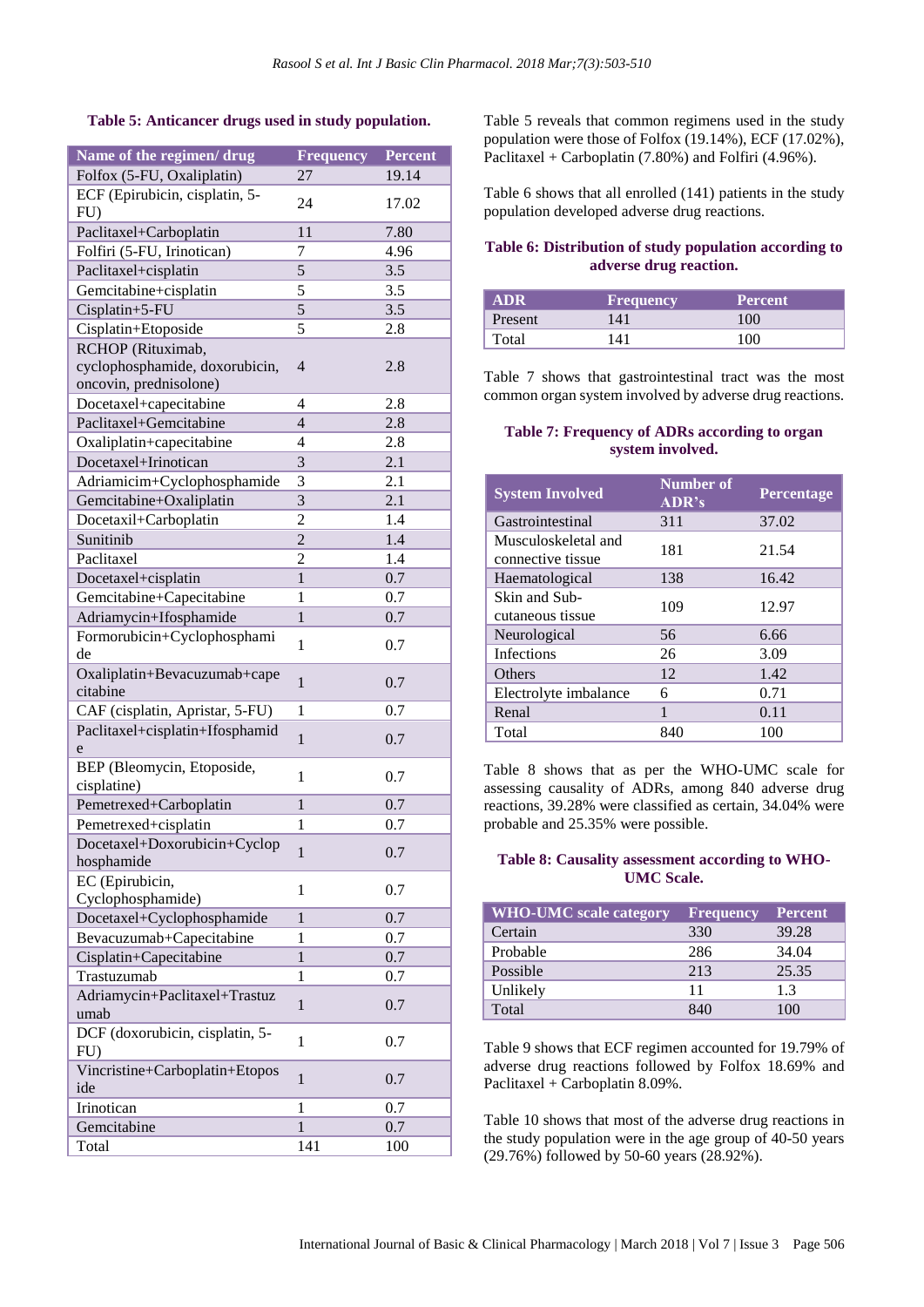# **Table 9: ADR status in patients according to regimens/drug used.**

| <b>Regimen/drug</b>                           | $\overline{\text{No. of}}$<br>ADR's | <b>Percent</b> |
|-----------------------------------------------|-------------------------------------|----------------|
| <b>ECF</b>                                    | 166                                 | 19.79          |
| Folfox                                        | 157                                 | 18.69          |
| Paclitaxel + carboplatin                      | 68                                  | 8.09           |
| <b>FOLFIRI</b>                                | 45                                  | 5.35           |
| Paclitaxel + cisplatin                        | 35                                  | 4.16           |
| $Cisplatin + 5-FU$                            | 30                                  | 3.57           |
| Gemcitabine + cisplatin                       | 27                                  | 3.21           |
| $Cisplatin + etoposide$                       | 27                                  | 3.12           |
| Oxaliplatin + capecitabine                    | 23                                  | 2.73           |
| Paclitaxel + gemcitabine                      | 23                                  | 2.73           |
| Docetaxel + capecitabine                      | 19                                  | 2.26           |
| <b>R-CHOP</b>                                 | 18                                  | 2.14           |
| Docetaxel + irinotican                        | 18                                  | 2.14           |
| Gemcitabine + oxaliplatin                     | 16                                  | 1.90           |
| Adriamycin + cyclophosphamide                 | 13                                  | 1.54           |
| Paclitaxel                                    | 12                                  | 1.42           |
| Docetaxel + carboplatin                       | 11                                  | 1.30           |
| Pemetrexed + carboplatin                      | 10                                  | 1.19           |
| <b>BEP</b>                                    | 10                                  | 1.19           |
| Gemcitabine + capecitabine                    | 8                                   | 0.95           |
| <b>CAF</b>                                    | 8                                   | 0.95           |
| Oxaliplatin + bevacizumab +<br>capecitabine   | 8                                   | 0.95           |
| Sunitinib                                     | 8                                   | 0.95           |
| Adriamycin + ifosfamide                       | 7                                   | 0.83           |
| Pemetrexed + cisplatin                        | 6                                   | 0.71           |
| Bevacizumab + capecitabine                    | 6                                   | 0.71           |
| Paclitaxel + cisplatin + ifosfamide           | 6                                   | 0.71           |
| Gemcitabine                                   | 6                                   | 0.71           |
| Docetaxel+ cisplatin                          | 5                                   | 0.59           |
| Cisplatin+ capecitabine                       | 5                                   | 0.59           |
| Trastuzumab                                   | 5                                   | 0.59           |
| Adriamycin + paclitaxel +                     |                                     |                |
| trastuzumab                                   | 5                                   | 0.59           |
| Irinotican                                    | 5                                   | 0.59           |
| Docetaxel+ cyclophosphamide                   | 4                                   | 0.47           |
| Formorubicin+ cyclophosphsmide                | $\overline{4}$                      | 0.47           |
| EC                                            | $\overline{4}$                      | 0.47           |
| Vincristine + etoposide +<br>carboplatin      | $\overline{4}$                      | 0.47           |
| Docetaxel + doxorubicin +<br>cyclophosphamide | $\overline{4}$                      | 0.47           |
| <b>DCF</b>                                    | $\overline{4}$                      | 0.47           |
| Total                                         | 840                                 | 100            |

Table 11 shows that Adverse drug reactions were more common in males (50.95%) as compared to female (49.04%). Table 12 shows that 52.6% of the adverse drug reactions were moderate in severity, 45.2% were mild and 2.14% were severe.

# **Table 10: Distribution of study population according to age and ADR.**

| Age (years) | No. of ADR's | <b>Percent</b> |
|-------------|--------------|----------------|
| $\leq 10$   |              | 0.47           |
| $11-20$     | 5            | 0.59           |
| 21-30       | 24           | 2.85           |
| $31-40$     | 138          | 16.42          |
| $41 - 50$   | 250          | 29.76          |
| $51-60$     | 243          | 28.92          |
| 61-70       | 156          | 18.57          |
| 71-80       | 20           | 2.38           |
| Total       | 840          | 100            |

# **Table 11: Distribution of study population according to sex and ADR.**

| Sex    | No. of ADR's | <b>Percent</b> |
|--------|--------------|----------------|
| Male   |              | 50.95          |
| Female | 412          | 49.04          |
| Total  |              | 100            |

# **Table 12: Severity of ADR in the study population according to Hartwig and Siegel scale.**

| <b>Severity of ADR</b> | <b>Frequency</b> | <b>Percent</b> |
|------------------------|------------------|----------------|
| Mild                   | 380              | 45.2           |
| Moderate               | 447              | 52.6           |
| Severe                 | 18               | 2.14           |
| Total                  | 84O              | 100            |

Table 13 shows that Platinum group of drugs (Cisplatin, Carboplatin, Oxaliplatin) were responsible for most of the Adverse drug reactions followed by 5-FU and Taxanes (Paclitaxel and Docetaxel). ECF regimen caused 27.79% severe adverse drug reactions followed by 5-FU + cisplatin.

A total number of 141 patients were enrolled and followed during this period that were treated for different malignancies with different chemotherapeutic agents. Out of a total of 141 patients, there were 76 (53.9%) males and 65 (46.1%) females. In this study, most of the patients i.e. 43 (30.1%) were in the age group of 50-60 years. The maximum number of females were in the age group of 40- 50 years while as the highest number of males were in the age group of 50-60 years.

Most of the patients were belonging to two groups, i.e. Housewives (44.7%) and farmers (17.5%) and out of 141 enrolled patients, one patient was a toddler of 1 ½ year age. Most common malignancy in this study was colon (19.1%), breast (16.3%) and stomach (15.6%). The common used antineoplastic drug regimens for the treatment of different malignancies were Folfox (19.4%), ECF (17.02%), Paclitaxel/ Carboplatin (7.80%), Folfiri (4.96%), Paclitaxel/ Cisplatin (3.5%), Gemcitabine/ Cisplatin (3.5%) and R-CHOOP (2.8%). The overall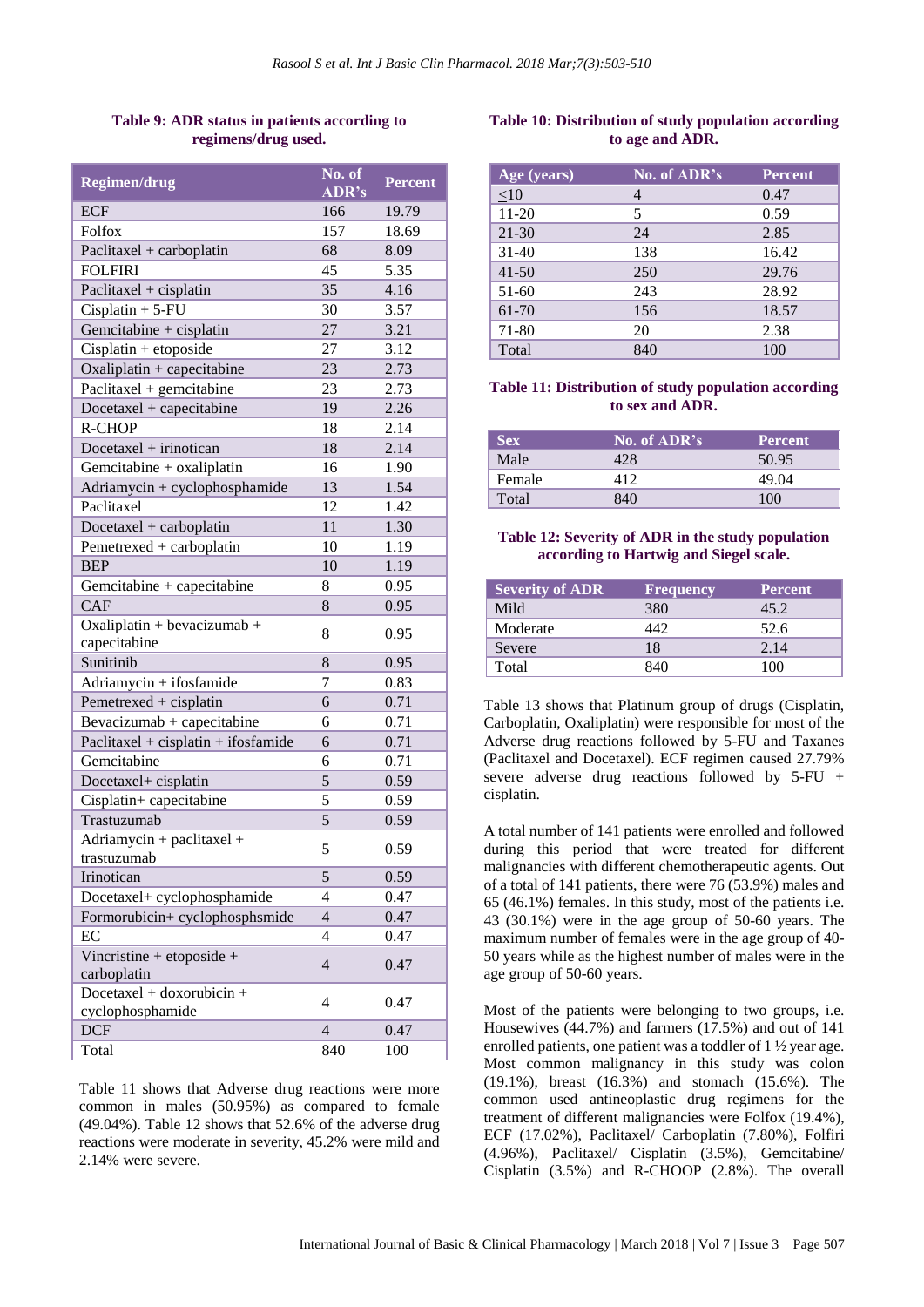prevalence of ADRs in this study was 100% i.e. all 141 enrolled patients developed one or more ADRs during the follow up.

Gastrointestinal tract was the most common organ system involved by adverse drug reactions. As per the WHO-UMC scale for assessing causality of ADRs, among 840 adverse drug reactions, 39.28% were classified as certain, 34.04% were probable and 25.35% were possible. ECF regimen accounted for 19.79% of adverse drug reactions followed by Folfox  $18.69\%$  and Paclitaxel + Carboplatin 8.09%.

# **Table 13: Severity of ADR'S according to regimens/ drug used.**

| <b>Regimen/drug</b>                          | Mild           | <b>Moderate</b> | <b>Severe</b>    | No. of ADR's   |
|----------------------------------------------|----------------|-----------------|------------------|----------------|
| <b>ECF</b>                                   | 71             | 90              | 5                | 166            |
| <b>FOLFOX</b>                                | 70             | 87              | $\overline{0}$   | 157            |
| Paclitaxel + carboplatin                     | 31             | 36              | $\mathbf{1}$     | 68             |
| <b>FOLFIRI</b>                               | 18             | 26              | $\mathbf{1}$     | 45             |
| Paclitaxel + cisplatin                       | 17             | 18              | $\theta$         | 35             |
| $Cisplatin + 5$ -FU                          | 12             | 15              | 3                | 30             |
| Gemcitabine + cisplatin                      | 11             | 15              | $\mathbf{1}$     | 27             |
| Cisplatin + Etoposide                        | 13             | 14              | $\overline{0}$   | 27             |
| Oxaliplatin + capecitabine                   | 11             | 12              | $\mathbf{0}$     | 23             |
| Paclitaxel + gemcitabine                     | 13             | 10              | $\mathbf{0}$     | 23             |
| $Docetaxel + capacitabine$                   | $\overline{5}$ | 13              | $\mathbf{1}$     | 19             |
| R-CHOP                                       | 12             | 6               | $\boldsymbol{0}$ | 18             |
| Docetaxel + irinotican                       | $\overline{8}$ | 10              | $\overline{0}$   | 18             |
| Gemcitabine + oxaliplatin                    | 10             | 6               | $\boldsymbol{0}$ | 16             |
| Adriamycin + cyclophosphamide                | 6              | 5               | $\overline{2}$   | 13             |
| Paclitaxel                                   | 3              | 9               | $\theta$         | 12             |
| Docetaxel + carboplatin                      | $\overline{4}$ | $\overline{5}$  | $\overline{2}$   | 11             |
| Pemetrexed + carboplatin                     | 5              | $\overline{4}$  | $\mathbf{1}$     | 10             |
| <b>BEP</b>                                   | 5              | 5               | $\overline{O}$   | 10             |
| Gemcitabine + capecitabine                   | $\overline{2}$ | 6               | $\boldsymbol{0}$ | 8              |
| CAF                                          | 6              | $\overline{2}$  | $\mathbf{0}$     | 8              |
| Oxaliplatin + bevacizumab/ capecitabine      | $\overline{4}$ | $\overline{4}$  | $\mathbf{0}$     | $8\,$          |
| Sunitinib                                    | $\overline{5}$ | $\overline{3}$  | $\overline{0}$   | 8              |
| Adriamycin + ifosfamide                      | $\overline{4}$ | 3               | $\overline{0}$   | $\overline{7}$ |
| Pemetrexed + cisplatin                       | $\mathbf{1}$   | 5               | $\mathbf{0}$     | 6              |
| Bevacizumab + capecitabine                   | 3              | $\overline{2}$  | $\mathbf{1}$     | 6              |
| Paclitaxel + cisplatin + Ifosfamide          | $\overline{5}$ | $\mathbf{1}$    | $\overline{0}$   | 6              |
| Gemcitabine                                  | 3              | 3               | $\overline{0}$   | 6              |
| Docetaxel + cisplatin                        | $\mathbf{1}$   | $\overline{4}$  | $\overline{0}$   | $\overline{5}$ |
| $Cisplatin + capacitation$                   | 3              | $\overline{2}$  | $\overline{0}$   | 5              |
| Trastuzumab                                  | 3              | $\overline{2}$  | $\mathbf{0}$     | 5              |
| Adriamycin + paclitaxel + trastuzumab        | 3              | $\overline{2}$  | $\mathbf O$      | 5              |
| Irinotican                                   | $\overline{2}$ | 3               | $\mathbf{0}$     | 5              |
| Docetaxel + cyclophosphamide                 | $\mathbf{1}$   | 3               | $\mathbf{0}$     | $\overline{4}$ |
| Formorubicin + cyclophosphamide              | $\overline{3}$ | $\mathbf{1}$    | $\overline{0}$   | $\overline{4}$ |
| EC                                           | 3              | $\mathbf{1}$    | $\boldsymbol{0}$ | 4              |
| Vincristine + etoposide + carboplatin        | $\overline{0}$ | $\overline{4}$  | $\overline{0}$   | $\overline{4}$ |
| $Docetaxel + doxorubicin + cyclophosphamide$ | $\mathbf{1}$   | $\mathfrak{Z}$  | $\boldsymbol{0}$ | $\overline{4}$ |
| <b>DCF</b>                                   | $\overline{2}$ | $\overline{2}$  | $\mathbf{0}$     | $\overline{4}$ |
| Total                                        | 380            | 442             | 18               | 840            |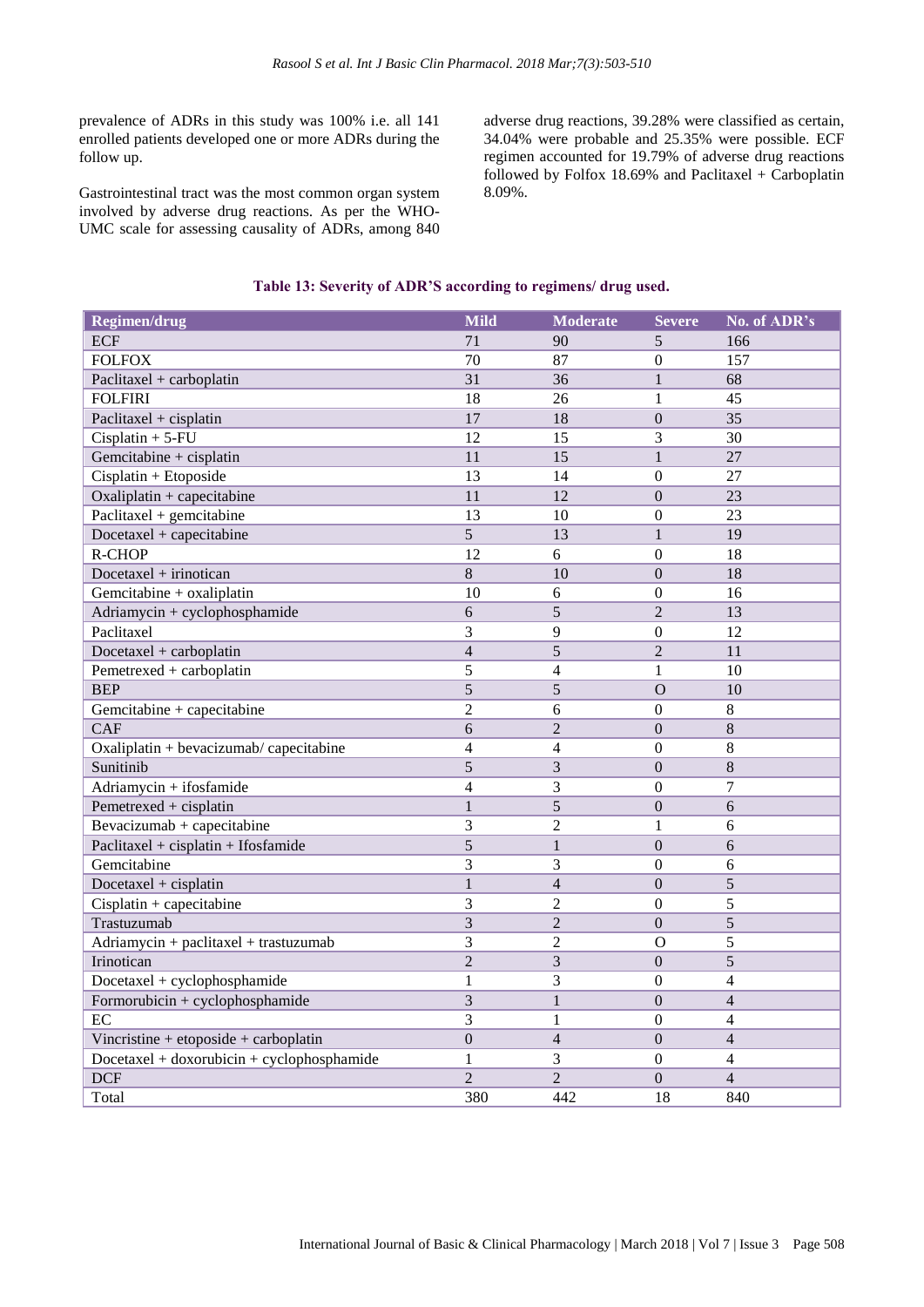Most of the adverse drug reactions in the study population were in the age group of 40-50 years (29.76%) followed by 50-60 years (28.92%). Adverse drug reactions were more common in males (50.95%) as compared to female (49.04%).52.6% of the adverse drug reactions were moderate in severity, 45.2% were mild and 2.14% were severe. Platinum group of drugs (Cisplatin, Carboplatin, Oxaliplatin) were responsible for most of the Adverse drug reactions followed by 5-FU and Taxanes (Paclitaxel and Docetaxel). ECF regimen caused 27.79% severe adverse drug reactions followed by 5-FU + cisplatin.

#### **DISCUSSION**

Adverse drug reactions significantly diminish quality of life, increase hospitalizations, prolong hospital stay and increase mortality. <sup>10</sup> The financial cost of Adverse drug reactions to health care system is enormous. <sup>10</sup> The ADR prevalence encountered that practically all patients receiving cytotoxic drugs suffer one or more Adverse drug reactions.11,12 The present study was a prospective and observational study conducted by the department of pharmacology in collaboration with the department of radiation oncology and department of medicine between 1st April 2015 to October 2016 with the aim of finding out the frequency of adverse drug reactions among patients treated with anticancer drugs and to ascertain the causality and severity of these adverse drugs reactions. WHO-UMC scale was used for causality assessment and modified Hart Wig and Siegel scale was used to assess ADR severity. Out of a total of 141 patients, there were 76 (53.9%) males and 65 (46.1%) females. So, number of males was more than the number of females as is also found in the studies. $12,13$ The overall prevalence of Adverse drug reactions in this study was 100% i.e. all 141 enrolled patients developed one or more Adverse drug reactions during the follow up. This is in accordance with the study.<sup>11</sup> Total number of 840 adverse drug reactions were noted in 141 patients and the average number of adverse drug reactions per patient was 5.95. Males were more affected by adverse drug reactions than females. Most of the adverse drug reactions were encountered in the age group of 40-50 years. The most common adverse drug reactions were loss of appetite 80.90%, nausea vomiting 72.3% and alopecia 50.73%. As per WHO - UMC scale 330 (39.28%) were certain, 286 (34.04%) were probable, 213 (25.35%) were possible and 11 (1.30%) were unlikely.According to Hart wig and Siegel scale for severity assessment out of 840 ADR's 442 (52.06%) were moderate, 380 (45.02%) were mild and 18 (2.14%)were severe.Platinum group of drugs were responsible for most of the adverse drug reactions followed by 5- Fluorouracil and Taxanes.

#### **CONCLUSION**

All antineoplastic drugs have potential to cause one or more adverse drug reactions, which may vary from mild to severe form as seen in the present study. These drugs have a narrow therapeutic index and the dosage needed to achieve a therapeutic response usually proves toxic to the body's rapidly proliferating cells. Measures need to be put into place to reduce the physical, emotional and economic burden on the patient due to adverse drug reactions. Therefore there is a need for vigilant ADR monitoring to decrease morbidity and mortality due to ADR's which require further studies on large populations. The yield could be better if monitoring is focused on individual drugs or formulations and the monitoring team includes a committed oncologist. Patient tolerance is an important factor and there is a high need for patient councelling about the therapy and possible ADR's during treatment.

*Funding: No funding sources*

*Conflict of interest: None declared Ethical approval: The study was approved by the Institutional Ethics Committee*

# **REFERENCES**

- 1. Wiffen P, Gill M, Edwards J, Moore A. Adverse drug reactions in hospital patients. A systematic review of prospective and retrospective studies. Bandolier Extra. 2002;2:1-16.
- 2. Lazarou J, Pomeranz BH, Corey PN. Incidence of adverse reactions in hospitalized patients - A metaanalysis of prospective studies. JAMA. 1998;279:1200-5.
- 3. Ali I, Wani WA, Saleem K. Cancer scenario in India with future perspectives. Cancer Therapy. 2011;8:56- 70.
- 4. Wynder, Ernst I, Lirio S. Covey, Kiyohikomabuchi. Current smoking habits by selected background variables: their effect on future disease trends. American Journal of Epidemiology. 1974;100.3:168- 77.
- 5. Chabner BA, Amrein PC, Bruken BJ. Antineoplastic agents. In: Bruntan LL, Lazo JS, Parker KL, editors. Goodman and Gillman's The Pharmacological Basis of Therapeutics. 11<sup>th</sup> Ed. USA: McGraw Hill Companies. Inc.; 2006:1315.
- 6. Muller T. Typical medication errors in oncology: Analysis and prevention strategies. Onkologie. 2003;26:539-44.
- 7. Lau PM, Stewart K, Dooley M. The ten most common adverse drug reactions (ADRs) in oncology patients: do they matter to you? Support Care Cancer. 2004;12:626-33.
- 8. WHO. International drug monitoring the role of the national centers. Tech Rep ser WHO, No. 1972;498.
- 9. Hartwig SC, Seigel J, Schneider PJ. Preventibility and severity assessment in reporting adverse drug reactions. Am J Health Syst Pharm. 1992;49(9):2229- 32.
- 10. Classen D, Ptestotnik SL, Scott Evans R. Adverse drug events in hospitalized patients: excess length of stay, extra costs and attributable motility. JAMA. 1997;277:301-06.
- 11. Kirthi C, Azra A, Reddy M, Syed AA, Yerramilli A, Sharma S. A study on the adverse effects of anticancer